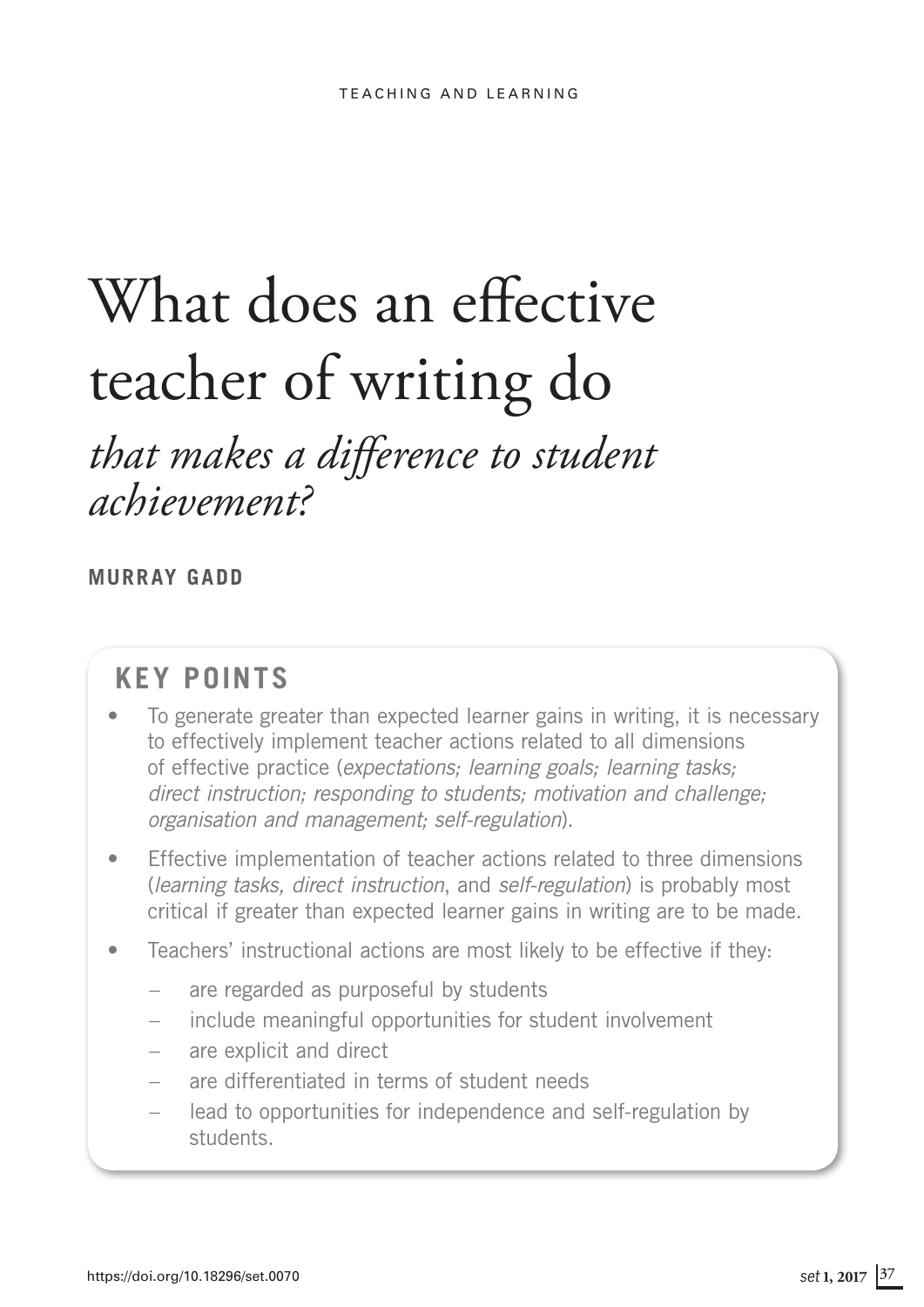This article, based on an 18-month study of effective writing instruction amongst Year 5 to 8 students, concludes that effective implementation of three dimensions of effective practice (learning tasks; direct instruction; selfregulation) are probable key levers in generating greater than expected learner gains in writing. It further concludes that teachers' instructional actions are most likely to be effective if they are regarded as purposeful by students, include meaningful opportunities for student involvement, are explicit and direct, are differentiated in terms of student needs, and lead to opportunities for independence and self-regulation by students as developing writers. It provides illustrations of what these actions look like in authentic classrooms.

# Introduction

Being proficient at writing is essential for students' success, both during and beyond their schooling. It is not only an integral part of their schooling but also their everyday lives as they participate in the world of texting, blogging, and social media. But students rarely develop proficiency as writers at school without effective teacher instruction (Graham, Capizzi, Harris, Hebert & Morphy, 2014). In her report to the Ministry of Education on quality teaching for diverse learners, Alton-Lee (2003) concludes that "Quality teaching ... is the most influential point of leverage on student outcomes" (p. 2).

There is a strong need to raise the proficiency level of many New Zealand students as developing writers, especially as they move from junior to middle and senior primary school. In the Ministry of Education's most recent statement on writing achievement in relation to National Standards ([https://www.](https://www.educationcounts.govt.nz/statistics/schooling/national-standards/National_Standards) [educationcounts.govt.nz/statistics/schooling/national](https://www.educationcounts.govt.nz/statistics/schooling/national-standards/National_Standards)[standards/National\\_Standards\)](https://www.educationcounts.govt.nz/statistics/schooling/national-standards/National_Standards), the Ministry reports a relatively high level of underachievement (26.5%) for Years 1 to 4 students and an even higher level (30.7%) for Years 5 to 8 students. Hence there is also a strong need to continue investigating what effective teacher instruction for all primary-age students, but particularly Years 5 to 8, should look like.

This article, based on the author's 18-month investigation of the instructional writing practice of nine exemplary teachers of Years 5 to 8 students in the New Zealand context (Gadd, 2014), places the findings of the study within the context of classroom practice and inquires: What does an effective teacher of writing do that makes a difference? For the purpose of the study, "being effective" relates to teachers

being able to generate a positive impact on student outcomes, particularly academic outcomes (Pianta & Hamre, 2009).

Although the findings are contextualised in Year 5 to 8 classrooms, it is anticipated that they will apply to teachers of any primary-age students, particularly in the New Zealand context. As concluded towards the end of the study, "What is good for some is good for all" (Gadd, 2014, p. 184).

# Identifying some critical aspects of effective practice

Many researchers have investigated and reported on what constitutes effective teacher instruction in writing (for example, Graham et al., 2014; Grossman, Loeb, Cohen & Wyckoff, 2013; Parr & Limbrick, 2010). This has led to widespread agreement that teachers employ a strategic blend of dimensions of effective practice to enhance learning. Effective practice is complex and involves many teacher decisions about how it should be undertaken. Hall and Harding (2003) suggest that it is "an intelligent weaving together" (p. 42) of different dimensions.

A wide and iterative reading by the author of international research literature (post-1990) on effective writing instruction indicated that teaching actions relating principally to the following eight dimensions need to be woven together in order to promore effectiveness:

- expectations (the vision of achievement that teachers hold and communicate to students)
- *learning tasks* (what teachers do and think about as they devise tasks and topics for and with students)
- *learning goals* (what teachers do and think about as they develop learning goals for and with students)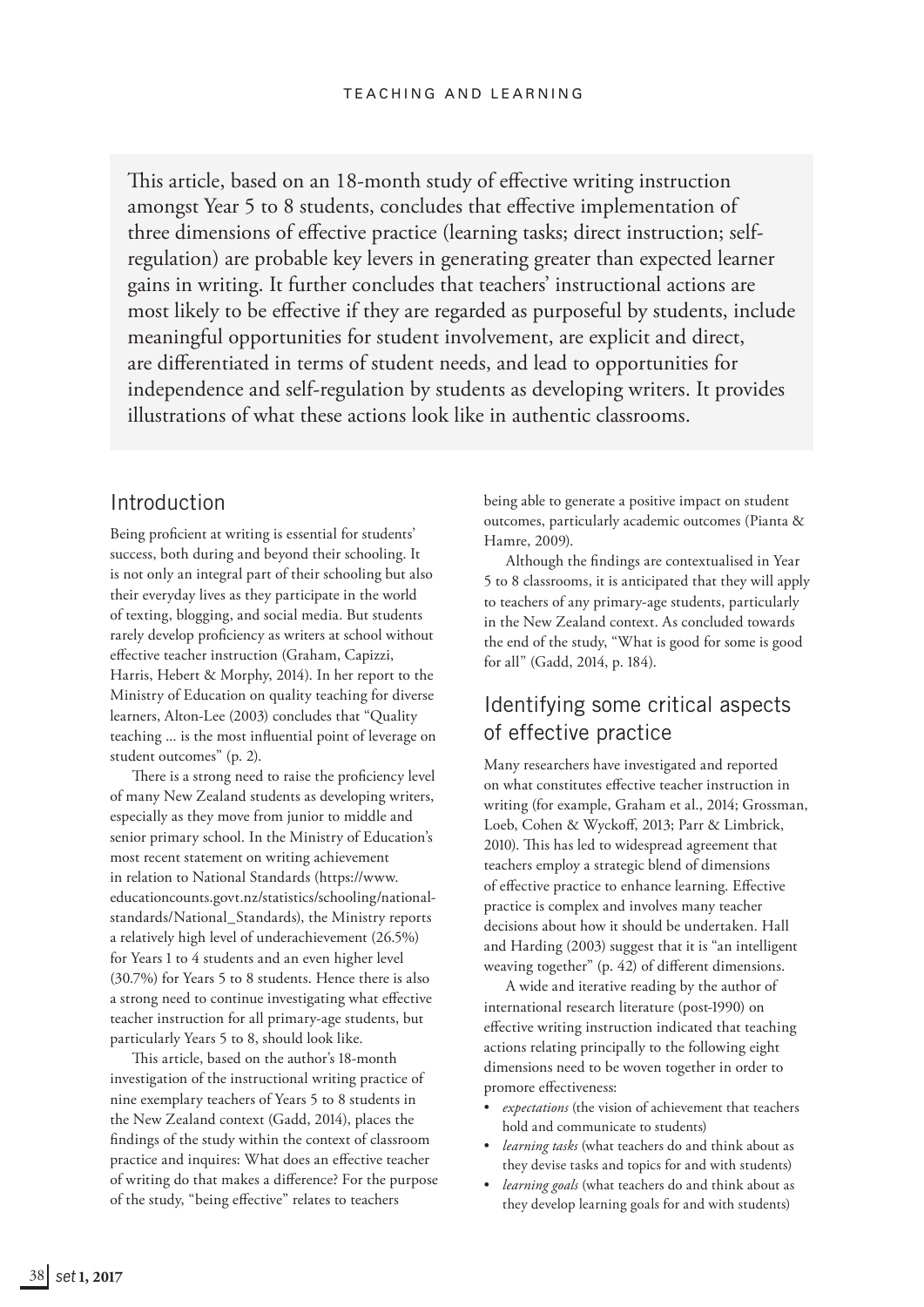- *direct instruction* (the instructional actions, such as demonstrating and questioning, that teachers consider and use when providing instruction)
- *responding to students' work* (how teachers give feedback and feed-forward information to students, the nature of this information, and how students use it)
- *motivating and challenging students* (what teachers do to motivate students as writers and challenge them cognitively at a level appropriate to their potential)
- *organisation and management* (what teachers do to organise, differentiate, and manage instructional lessons effectively)
- *self-regulation* (actions that teachers take to give students a sense of ownership or responsibility about what they are doing to develop as independent writers).

But the author (like some of the researchers cited above) wondered whether any of these dimensions could be regarded as critical within the complex process of effective writing instruction.

#### Research design

A range of quantitative and qualitative research actions was utilised to undertake the investigation. First, a group of appropriate teacher and student participants was selected. All selected teachers (*n*=9) were regarded as "exceptional" (a term borrowed from Creswell, 2008, p. 216) in that all their classes had achieved significantly greater than the nationally expected rate of progress in writing over the preceding 2 or 3 years.

These teachers were observed leading three writing lessons over 12 months (on any aspect of the writing process they deemed necessary) and were interviewed about their practice on each occasion. In addition, selected students in each classroom were interviewed about their learning. Each teacher also used the asTTle writing tool (version 4) to calculate learner gains (in relation to national norms) over the year (University of Auckland, 2005).

Data from the lesson observations, the interviews with teachers and students, and the learner gains calculations were subsequently entered into a statistical analysis program and used to identify non-parametric correlations between each of the dimensions and positive outcomes for students. Did any of the dimensions of effective practice appear to be critical within the proviso that all are necessary for positive student outcomes? Any that appeared to be critical were to be referred to as *foreground*  dimensions.<sup>1</sup>

## What really matters

Two dimensions of effective practice emerged statistically as probable foreground dimensions. There was a significant correlation (using Spearman's *rho*) between high learner

gains and teacher effectiveness for learning tasks ( $r<sub>s</sub>$  = .73,  $p$  <.05) and for direct instruction ( $r_s$ =.67,  $p$  <.05). Selfregulation was also nominated as a probable foreground dimension in that it was the dimension with the greatest degree of operational variability between those teachers whose students made the greatest learner gains and the other participating teachers.

These findings suggest that the tasks that teachers establish for and with their students, and the instructional acts (such as demonstrating and questioning) they use to support their students, really matter. They also suggest the particular importance of teachers working with their students in ways that lead to independence and selfmanagement.

Direct causal links were not claimed in the study, but strong levels of association were suggested. As explained by Grossman and colleagues (2013), although nonparametric analysis cannot indicate direct causality, it can "establish a credible hypothesis that ... aspects of classroom practice may meaningfully improve student achievement" (p. 457).

However, it was also understood that the apparent effectiveness of any particular dimension may well be contingent on its interconnectedness with others in the same context (Hall & Harding, 2003). Particular attention might need to be given to strategic implementation of the three foreground dimensions (learning tasks; direct instruction; self-regulation), but effective teachers attend to strategic implementation of all eight dimensions in combination if they are to generate greater than expected learner gains. Strategic implementation of all dimensions is necessary, but it is more critical for some than for others.

The remainder of the article describes and discusses what strategic implementation of the three foreground dimensions looks like in a range of authentic classrooms in which teachers taught and encouraged students to plan, craft, re-craft, and present extended fiction and non-fiction texts over time.

# What does strategic implementation of the foreground dimensions look like?

Having calculated these initial quantitative results, the subsequent task was to analyse observation and interview transcripts further so as to inquire into examples of, and implications for, classroom practice: What do these results look like with regard to the practice of particularly effective teachers, especially related to the three foreground dimensions of learning tasks, direct instruction, and self-regulation?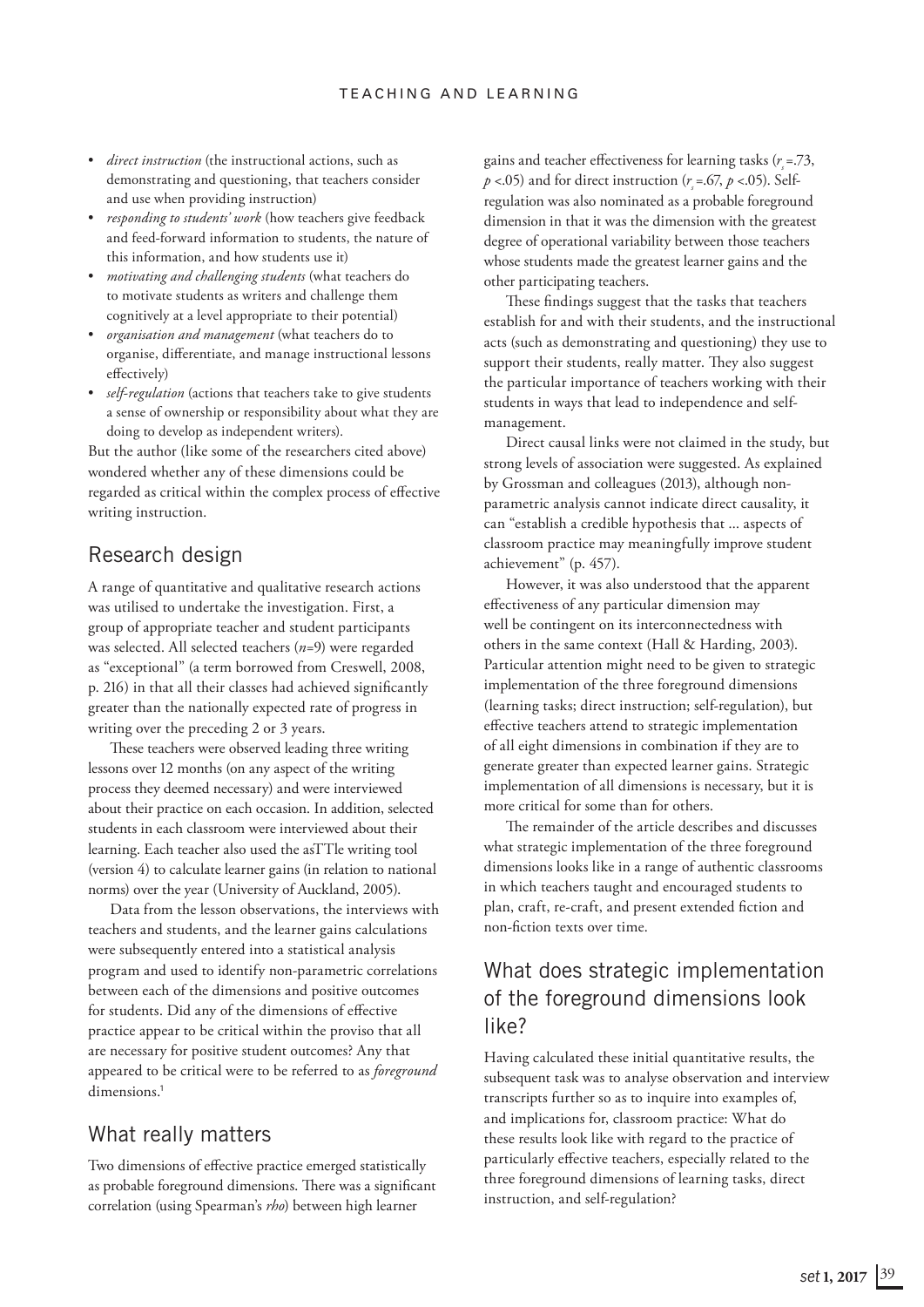Note was especially taken of practice in classrooms where students made particularly strong learner gains; namely, the mean gain in the classroom for "all students" exceeded expected gain by at least 60 asTTle writing score points (in relation to score expectations for each year cohort). This was the case in four (out of nine) classrooms.

#### Learning tasks

Learning tasks can be student or teacher generated. Within the context of instructional writing, they can be single writing tasks for all students or multiple writing tasks for students to select from; they can be worked on by students at varying times or simultaneously; they can be designed to generate one intended outcome or a range of possible outcomes; they can be designed as interactive or cooperative tasks or tasks for individual students; and involvement in them can be self-selected or teacher directed.

A closer investigation into what effective teachers were doing in this study indicated evidence of four key properties of effective task orientation—tasks need to be purposeful and motivating for students; they need to challenge students at an appropriate level; they need to link closely to identified learning goals; and students need to be involved in the selection and construction of the tasks.

Implementation of these properties has several implications for teachers.

**1. Effective teachers select writing topics carefully and strategically so as to engage, motivate and challenge students** (Gadd & Parr, 2016; Lodewyk, Winne & Jamieson-Noel, 2009).

Most topics that were selected across the study related to either the students' own experiences, understandings, and interests (Calkins, 1994), or the cross-curriculum findings and challenges that emerged from classroom inquiry (Wood, 2003).

One teacher suggested that teachers and students "have to seize the moment…because topic is so essential…I find the best writing is the writing that's, you know, got real purpose". The teacher did not have a predetermined plan of topics for writing "because that would not allow us, as a class, to go off and write on the things that we want to write about…[Topics] will arise according to kids' experiences and needs and interests...". The teacher added that "having something to say… something to write about…is of paramount importance to me as a teacher of writing".

#### **2. Effective teachers involve students in the selection and construction of writing tasks whenever possible** (Gadd & Parr, 2016).

Perry and Drummond (2002) contend that "when

students have choices, they are typically more interested in and committed to activities, and committed learners are more likely to increase effort and persist when difficulties arise" (p. 306).

An example of student involvement in task construction involved a teacher inquiring of his or her students, "What things have we been doing lately that we might write about? Have a think…" When the students decided on a possible topic of interest the teacher asked about purpose and audience, "Who might want to read about this?" and "What do you want to tell them about this? Would you be writing to report or to persuade or to recount…?" The students wrote because they had something to say (which they had decided on) and the text type to be utilised emerged from the topic rather than the other way around. The topic (and its purposerelated task) drove the lesson.

A more low-key way of involving students in task construction is to ensure that most teacher-selected writing topics are open-ended in nature, as most of these teachers did. For example, personal experience topics such "What really annoys me ...", "When I was dared to do something ..." or "The first time I ever ..." enabled students to write from the perspective of personal interests, understandings, or experiences, but within broad parameters established by the teacher.

Not all teacher-selected topics can be open-ended of course. If, for example, the task is to report on a particular scientific discovery that the class has made, it is appropriate that the topic be closed.

**3. Effective teachers ensure that writing tasks are underpinned by clear and precise learning goals which students are involved in developing** (Lodewyk et al., 2009).

Operationally, this often involved the teacher and students collaboratively identifying the cognitive demands in a writing task and deciding together what writing strategies or skills were needed to meet those demands and undertake the task successfully. Mostly, some teacher prompting of required strategies or skills was needed.

Lessons often began with extended discussion about the task and its possible content before segueing into discussion of the aligned learning goal/s: "So what are we going to have to be good at as writers to do this task well?" Just as discussion of the text type emerged from discussion of the task (see the previously cited teacher example), so discussion of the aligned learning goal/s emerged from discussion of the task.

#### Direct instruction

For the study, direct instruction was defined as the act of "providing information that fully explains the concepts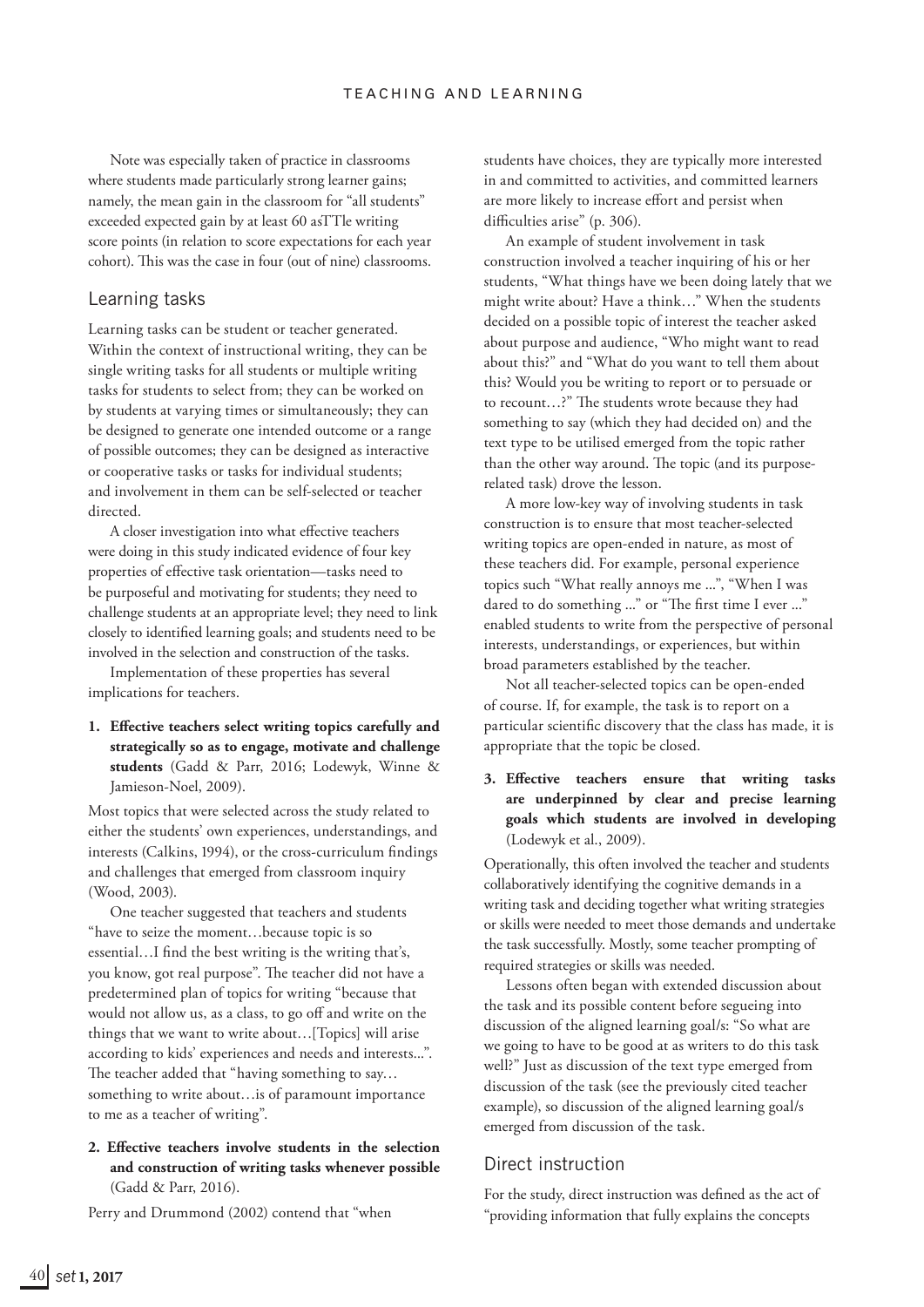and procedures that students are required to learn as well as learning strategy support that is compatible with human cognitive architecture" (Kirschner, Sweller, & Clark, 2006, p. 75). This requires teachers to scaffold for students to help them achieve success for tasks that are deemed to be challenging for them (Wood, Bruner, & Ross, 1976).

Scaffolding effectively in instructional writing might involve (for example) ensuring that students are aware of actions necessary for successful completion of the task, helping them build possible content for their text, demonstrating or modelling expected outputs for them, questioning or prompting them about the content of their texts, or even providing them with a structure to write within (Hmelo-Silver, Duncan, & Chinn, 2007).

But scaffolding should only be provided for those who actually require it and at the appropriate time. Differentiated levels of direct instruction are necessary for students—some will get frustrated if they receive insufficient instruction; others will get bored if they receive excessive instruction. Ascertaining the level of instructional support needed by diverse students for diverse tasks is an important skill required by effective teachers (Englert, Raphael, Anderson, Anthony & Stevens, 1991).

Three key properties of direct instruction emerged from classroom observations and interviews across the study—learning outcomes need to be demonstrated clearly to students; key aspects of classroom discourse (especially questioning) need to be carefully attended to; direct instruction needs to be differentiated according to student needs.

Implementation of these properties has the following implications for teachers.

#### **1. Effective teachers demonstrate learning processes and outcomes to students** (Regan & Berkeley, 2012; Schunk, 2003).

To do this, they can use both active and receptive modes. Active demonstrating (often referred to as shared writing) involves the teacher composing a text collaboratively with students; receptive demonstrating involves the teacher instructing from previously created texts.

Both modes of demonstrating are important, but active demonstrating was the mode most strongly associated with teachers whose students made the greatest learning gains in the study. All teachers used receptive demonstrating—for example, some used it to teach the structure and text features of non-fiction writing through deconstruction of exemplars—but only those teachers whose students made the greatest learning gains used active demonstrating as well.

When students needed to be introduced to new or challenging concepts or appeared to be unsure of learning points during active demonstrating, teachers used "think alouds" to demonstrate the concept or point (Ness & Kenny, 2016). While the teacher articulated an inner dialogue about how to solve a writing problem (such as selecting the most appropriate detail or word in a text), students watched and listened in order to be able to transfer the demonstrated skill to their own writing.

Through active demonstrating, teachers not only instructed students at the word, sentence, or whole text level, or a combination of all, but they also revealed themselves to be active members of a writing community and to be problem-solvers and risk-takers as mistakes were made and corrected.

#### **2. Effective teachers question, prompt, and respond effectively for deep, metacognitive, text-related thinking by their students** (Dyson, 2002).

Rich discourse (particularly questioning) is at the heart of all teacher–student interactions about writing, whether it occurs in one-to-one, small group, or large group contexts, during demonstrating or feedback sessions, or while students are planning, crafting, re-crafting, or presenting their texts.

Teachers need to think about the level of demand in their questions (Cotton, 1988). Questions can be categorised into low-, medium-, and high-demand types, with the level of demand based on the level of cognitive challenge and complexity within the question (Bloom, 1956). High-cognitive-demand questions are those that require students to analyse, evaluate, and synthesise textrelated issues and think deeply and metacognitively about them.

During the study, it was noted that teachers whose students made the greatest learning gains asked three times as many high-cognitive-demand questions as did other teachers. These teachers focused more on asking "how?" and "why?" questions (such as, "Why do you want to use personification in your description? How will it help the reader get a clear picture in their mind?') rather than "what?" questions (such as, "What is personification?").

#### **3. Effective teachers differentiate their instruction in order to address diverse and changing needs amongst students as developing writers. They constantly inquire, "Who needs what teaching and when?"**

Grouping is at the heart of differentiated instruction (Paratore & McCormack, 2009). If needs (rather than ability levels) are to be addressed, grouping needs to be flexible (Schum & Avalos, 2009). Flexible groups often referred to as 'writing workshops'—are formed by teachers analysing student texts (usually in relation to shared criteria) and bringing together several learners with similar instructional learning needs.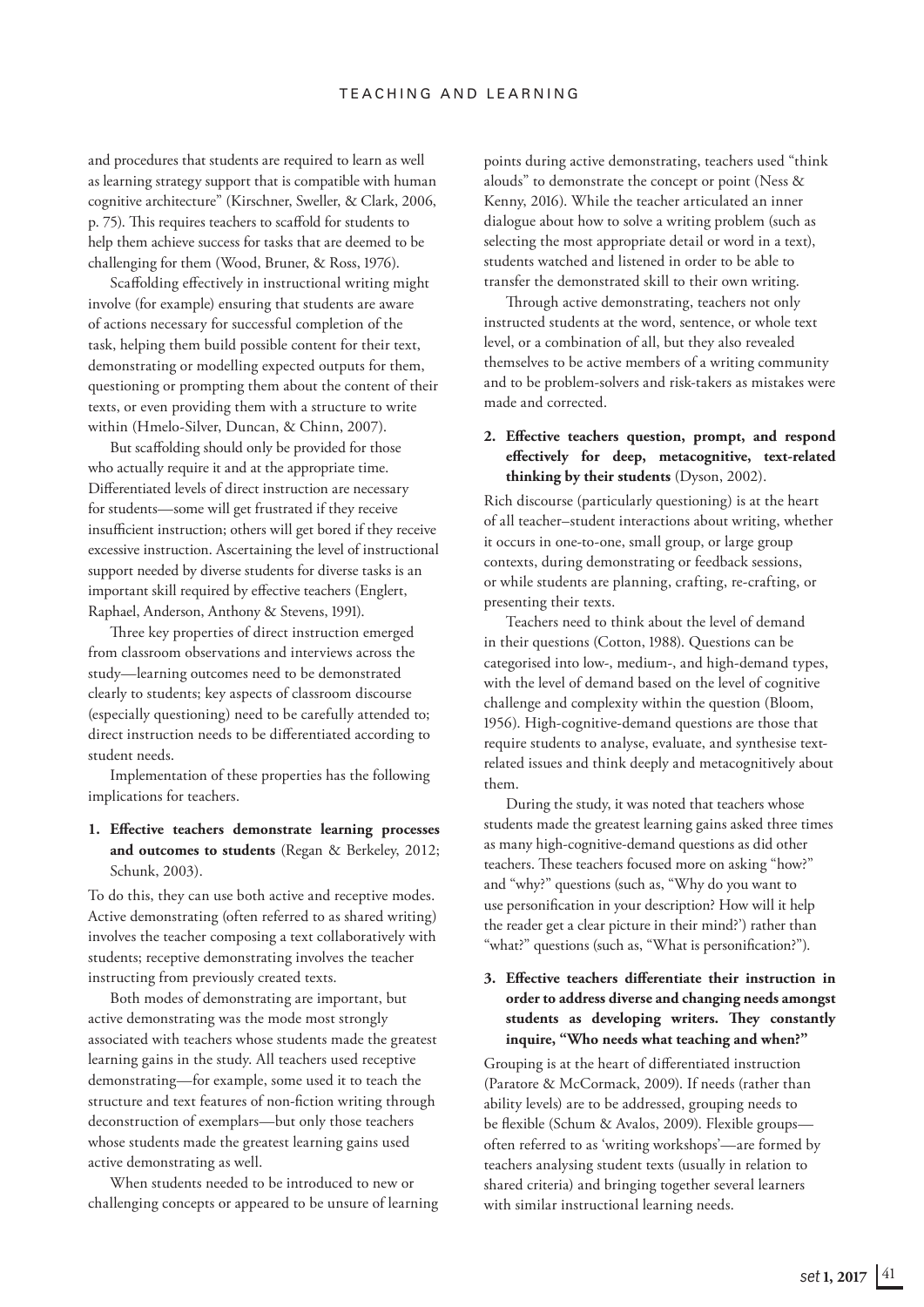Teachers across the study rarely undertook direct writing instruction with the whole class; they worked instead with groups for short periods. A typical pattern was for the teacher to work initially with the whole class (establishing and engaging students in a topic and task; generating possible content for the task; sometimes developing criteria for successful completion of the task) before moving many students off to write independently while they worked with a group.

This sometimes involved demonstrating expected writing outputs to a group of (often low-achieving) students and helping them start to write their text. It often involved bringing a group together (generally mixed ability) to share and discuss the writing that they had undertaken so far and act as a responsive audience for each other.

More often, it involved undertaking a "workshop" on an identified need (such as "adding detail" or "making changes to writing') that was common to the group. The teaching point was always identified at the beginning of the workshop, the teaching and learning was always contextualised within a text that one of the students in the group had generated, and the other students in the group were always required to apply new learning acquired during the workshop to their text as soon as possible.

While the teacher interacted with a small group, other students worked independently at the stage of the writing process (planning; crafting; re-crafting; presenting) that was most appropriate for them.

The concept of differentiated instruction was critical for teachers across the study. As one explained:

I've got ... almost beginning writers through to some really quite advanced writers in my [Year 7] class this year. One size just doesn't fit all ... I have to look for ways of doing things that allow each of my kids to learn or make progress at their own level ... Otherwise I'm going to lose some of them ... and I don't just mean my target kids ...

#### Self-regulation

The concept of students developing as independent, motivated, metacognitive and self-regulated learners has long been considered key to affecting learner gains (Perry, Hutchinson, & Thauberger, 2008). Within the context of instructional writing, students demonstrate selfregulatory learning habits when they (for example) select and plan their own topics and tasks, set and monitor themselves against personal learning goals, assume responsibility for seeking and using support necessary for addressing identified challenges, and are able to reflect on and articulate what they are doing, thinking about and achieving as they write or learn about writing (Perry & VandeKamp, 2000).

With regard to self-regulation, this study focused on the actions that effective teachers take to promote selfregulatory habits by students. Gibbs and Poskitt (2010) conclude that students "who have been taught how to use self-regulation processes and are provided with opportunities to use them, demonstrate high levels of engagement and achievement" (p. 20).

Three key actions emerged from observations and interviews across the study—teachers need to encourage students to write on self-selected topics outside instruction writing time, work collaboratively with others on writing tasks on occasions, and take responsibility for seeking instructional support as appropriate.

Implementation of these selected actions has the following implications for teachers.

#### **1. Effective teachers provide opportunities for independent (as well as instructional) writing by students.**

As an instructional approach, independent writing principally involves students writing for self-selected purposes and on self-selected topics and at times and places selected by the student. The intended audience may, or may not, include the teacher (Perry & Drummond, 2002).

As the teacher is expected to provide little guidance or support for most students on "what" and "how" to write during independent writing, the teacher must ensure that students hold mastery of the problem-solving and selfmonitoring strategies required for successful outputs to be generated (Perry & Drummond, 2002).

Teachers across the study consistently encouraged their students to write independently by implementing variations of the above guidelines. Some timetabled independent writing sessions; others merely encouraged their students to write in their own time. Some allowed for total selfselection of topics; others offered topics that students could choose from if they wished. Some encouraged use of a "writer's notebook" (Calkins, 1994)—electronic or hard copy—in which students noted possible topics for writing and wrote on imaginative, real-life, and factual topics that they were excited about. Students' independent writing was not assessed as such, but teachers were always willing to respond to writing (if asked), or help students prepare it for a wider audience (if asked), or both.

But no matter how they implemented independent writing, teachers were committed to encouraging their students to write for themselves whenever possible. As one stated:

I want writing to be a real-life thing for my students…It's not just something you do between 9 and 10; it's something you do because you've got something to say…and you want to get it out of you… Um, I think my students like writing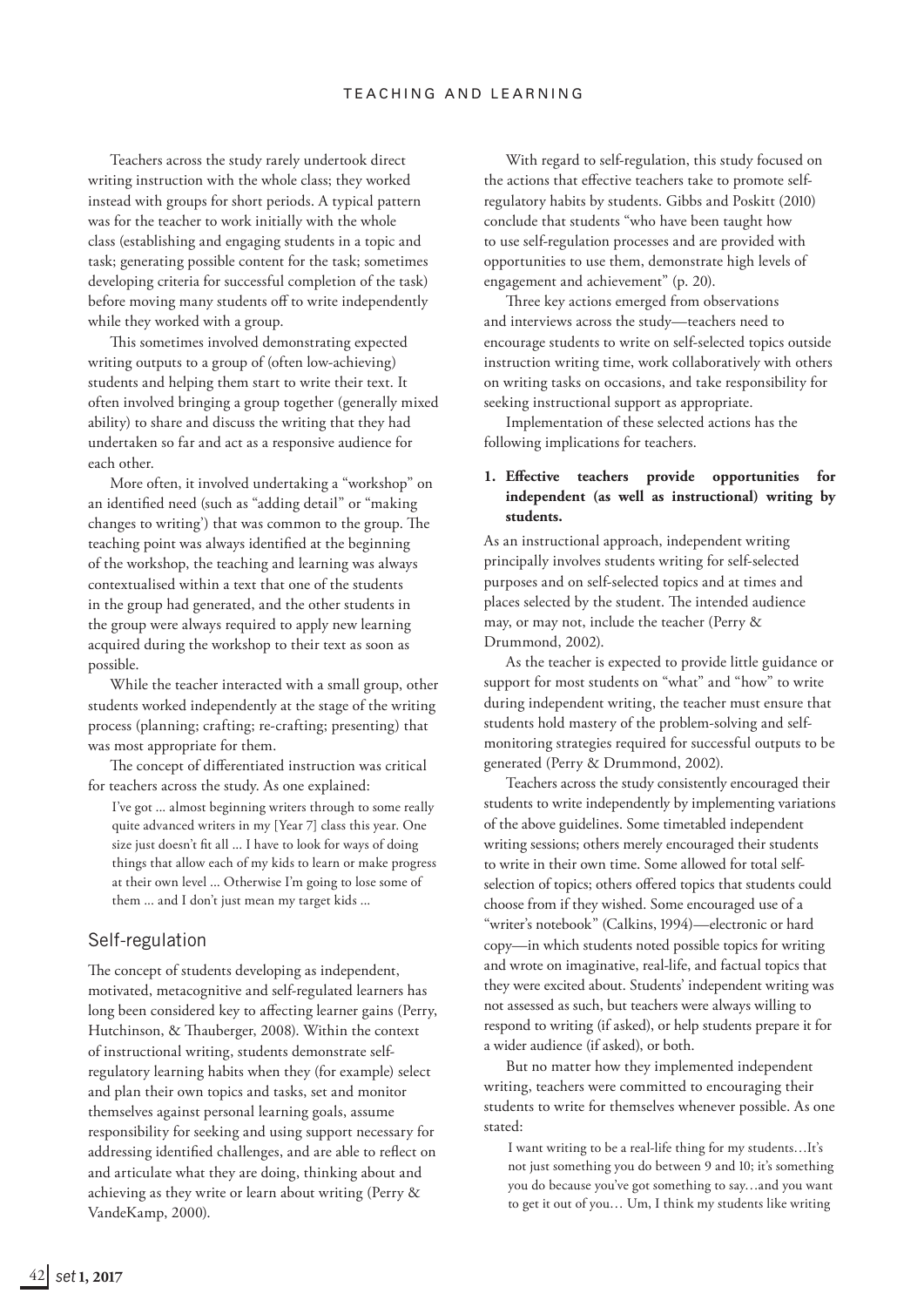cause they know they can say whatever they want (within reason!) and they know that I'm always happy to read their writing and talk to them about it ... I want them to think of themselves as writers and understand that writing isn't just something you do in writing time.

#### **2. Effective teachers encourage students to write collaboratively from time to time.**

Pairs or groups for collaboration can be similar or mixed ability. Some teachers formed groups around the pedagogical concept of tuakana–teina in which "more expert" students are paired with "less expert" students to foster expertise and empathy within students (Winitana, 2012).

As a representative example of teachers encouraging students to write collaboratively, one teacher (as part of a social studies inquiry) suggested that his/her students work in buddy-pairs to ascertain the skills needed for writing a newspaper report from known examples, plan the content of a report, and devise a headline for the report. Each pair was subsequently encouraged to articulate to others what they had learnt about writing a report so as to begin to build a collegial understanding of effective newspaper writing skills.

#### **3. Effective teachers encourage students to assume responsibility for self-monitoring their progress and seeking the support and assistance they perceive as necessary to overcome problems and address challenges in their writing.**

Being proficient at this requires students to understand fully what they are attempting to achieve in any particular writing task and being able to recognise problems and challenges that emerge in their writing. Students need to regard themselves as writers and be selfaware of their cognitive strengths and needs in writing (Perry & VandeKamp, 2000). "Needs" include those to be addressed to be successful at the writing task as well as needs that are personal to them.

Several teachers (especially those whose students made the greatest learner gains) were committed to handing degrees of responsibility for seeking support and assistance to their students. Some invited rather than directed students to attend workshops they were implementing. Others organised workshops around the strategies and skills required for successful completion of a task and encouraged students to "book in" for those they needed to attend.

The conversation below (between a teacher and his/ her class) represents an example of teachers guiding their students toward assuming some responsibility for support and assistance as needed.

Teacher: When I looked at your draft writing yesterday, I felt that some of you hadn't introduced your topic as clearly as you could have? Anyone feel that was a problem for them?

[*Several hands are raised.*]

Teacher: OK ... let's just recall what we decided about writing a good introduction for our instructions ...

[*Prolonged discussion.*]

Teacher: ... Now get out your introductions from yesterday everyone.

[*Students place their texts on their desks.*]

Teacher: Um … my feeling is that quite a few of you found it difficult to come up with a good hook ... Now read back the introduction that you wrote yesterday and decide whether you're happy with your hook. If you're not, you can come down on the mat with me in a while cause I'm going to run a bit of a workshop on this ... You have a read and you decide whether you need to be on the mat or not ... No point in being here if you can just go on with your writing ... If you're not sure, you might want to talk this through with your writing buddy ... Try and be honest with yourselves ...

The teacher was guiding the students towards assuming some responsibility for identifying problems and challenges so that they could assume greater responsibility when writing independently.

#### Conclusion

The purpose of this article has been to place the quantitative and qualitative findings of the author's study of effective literacy practice (Gadd, 2014) within the context of authentic classrooms: So what does an effective teacher do that makes a difference for learner gains? By analysing the practice of a group of exemplary teachers over time, three dimensions of effective practice emerged as probable key levers in generating greater than expected learner gains (learning tasks; direct instruction; selfregulation).

This initial finding led to a closer examination of the practice of teachers, but particularly those whose students made the greatest learner gains and particularly around the three dimensions that had been identified as potentially critical. Deeper analysis of observation and interview transcripts generated a conclusion that teachers' instructional actions are most likely to be effective if they are regarded as purposeful by students, include meaningful opportunities for student involvement, are explicit and direct, are differentiated in terms of student needs, and lead to opportunities for independence and self-regulation by students as developing writers. This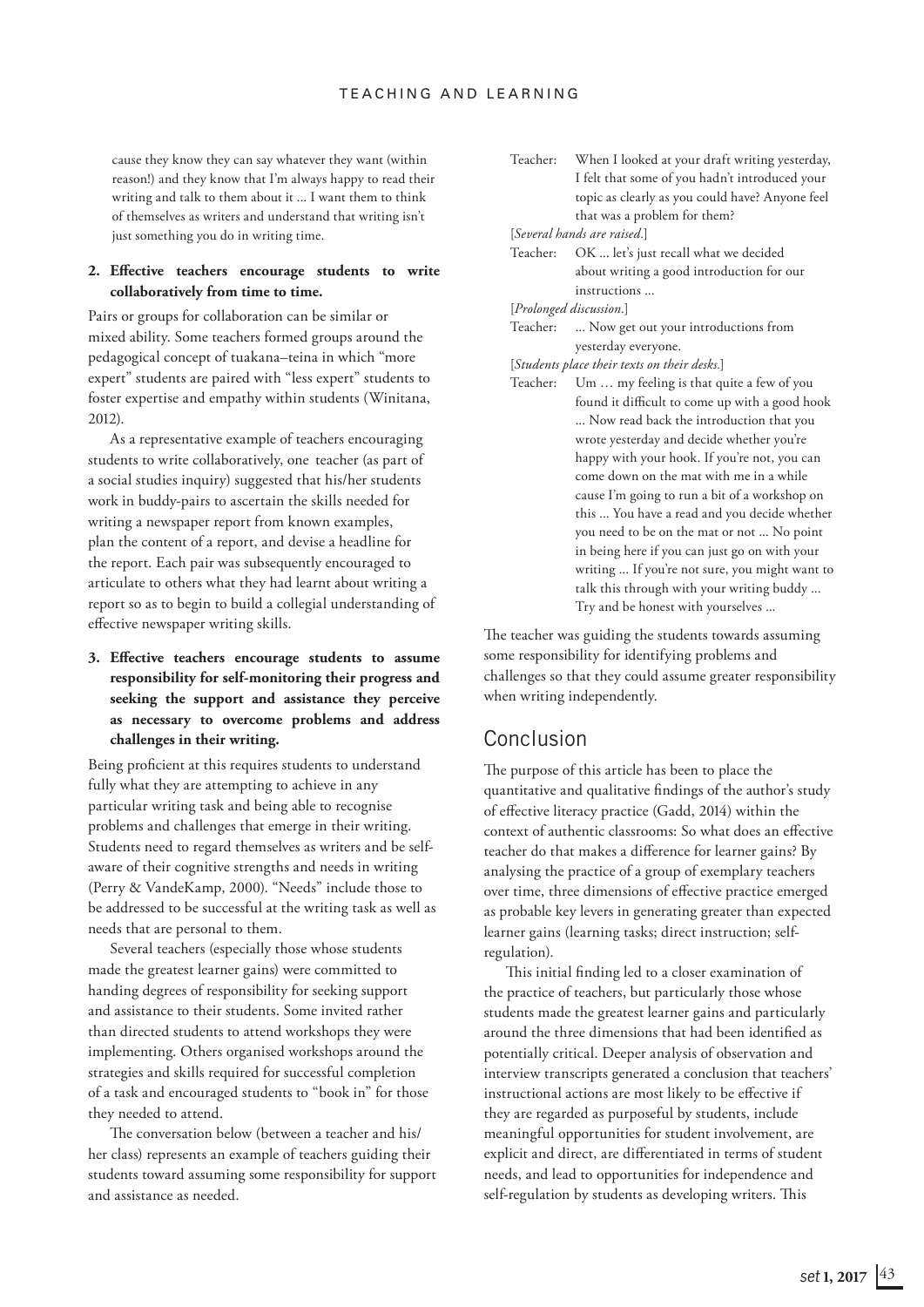article provides illustrations of what these actions look like in authentic classrooms.

It is not implied that teacher actions outside these nominated parameters are unimportant. For example, all teachers in the study responded positively and constructively (in varying ways) to students' writing efforts, and almost all ensured that students got sufficient opportunities to write extended texts (rather than undertake skill-building exercises) during lessons. But the actions above have been focused on because of their links with particular foreground dimensions and because they were strongly evident within the practice of teachers whose students made the greatest learner gains.

Neither is it implied that attending to these teacher actions as discrete entities will directly affect learner gains. They must be regarded as part of an integrated whole within the complexity of effective practice. As discussed previously, the apparent effectiveness of any dimension or instructional action may well be contingent on its interconnectedness with other dimensions and actions within the same pedagogical context (Hall & Harding, 2003).

There is a range of teacher-related variables that influence student achievement in writing. These include the level of literacy content knowledge that teachers hold, their relationships with and knowledge of students as learners, their beliefs about literacy teaching and learning, and their personal disposition and professional aptitudes for teaching and learning. But this article has focused on arguably the most important variable—what teachers do that makes a difference (Alton-Lee, 2003). It is anticipated that it will assist teachers to understand what needs to be in place for greater-than-expected learner gains in writing.

#### Note

1 Refer to the Methodology chapter (pp.51–90) of Gadd (2014) for more details of the investigation's research design, especially issues of reliability and validity related to gathering, aggregating, analysing, and interpreting data.

## References

- Alton-Lee, A. (2003). *Quality teaching for diverse students in schooling: Best evidence synthesis*. Wellington: Ministry of Education.
- Bloom, B. (1956). *Taxonomy of educational objectives: The classification of educational goals: Handbook I. Cognitive domain*. New York, NY: Longmans Green.
- Calkins, L. M. (1994). *The art of teaching writing*. Portsmouth, NH: Heinemann.
- Cotton, K. (1988). *Classroom questioning* (School Improvement Research Series). Retrieved from http://educationnorthwest. org/sites/default/files/classroom-questioning.pdf
- Creswell, J.W. (2008). *Educational research: Planning, conducting and evaluating quantitative and qualitative research* (3rd Ed.). Upper Saddle River, NJ: Pearson Merrill Prentice Hall.
- Darling-Hammond, L. (1999). *Teacher quality and student achievement: A review of state policy evidence.* Washington, DC: Centre for the Study of Teaching and Policy.
- Dyson, A. H. (2002). A Bakhtinian buzz about teacher talk: Discourse matters in "What difference does difference make?" *English Education, 35*(1), 6–20.
- Englert, C. S., Raphael, T. E., Anderson, L. M., Anthony, H. M., & Stevens, D. D. (1991). Making strategies and self-talk visible: Writing instruction in regular and special education classrooms. *American Educational Research Journal, 28*(2), 337–372. https://doi.org/10.3102/00028312028002337
- Gadd, M. (2014). *What is critical in the effective teaching of writing? A study of the classroom practice of some year 5–8 teachers in the New Zealand context*. Unpublished doctoral thesis, University of Auckland.
- Gadd, M. & Parr, J. M. (2016). It's all about Baxter: Task orientation in the effective teaching of writing. *Literacy, 50*(2), 93–99. https://doi.org/10.1111/lit.12072
- Gibbs, R., & Poskitt, J. (2010). *Student engagement in the middle years of schooling (Years 7–10): A literature review*. Wellington: Ministry of Education.
- Graham, S., Capizzi, A., Harris, K. R., Hebert, M., & Morphy, P. (2014). Teaching writing to middle school students: A national survey. *Reading and Writing, 27*(6), 1015–1042. https://doi.org/10.1007/s11145-013-9495-7
- Grossman, P. L., Loeb, S., Cohen, J., & Wyckoff, J. (2013). Measure for measure: The relationship between measures of instructional practice in middle school English language arts and teachers' valued-added scores*. American Journal of Education, 119*, 445–470. https://doi.org/10.1086/669901
- Hall, K., & Harding, A. (2003). *A systematic review of effective literacy teaching in the 4 to 14 age range of mainstream schooling*. London, UK: Social Science Research Unit, Institute of Education.
- Hmelo-Silver, C., Duncan, R., & Chinn, C. (2007). Scaffolding and achievement in problem-based and inquiry learning: A response to Kirschner, Sweller, and Clark (2006). *Educational Psychologist, 42*(2), 99–107. https://doi. org/10.1080/00461520701263368
- Kirschner, P. A., Sweller, J., & Clark, R. E. (2006). Why minimal guidance during instruction does not work: An analysis of the failure of constructivist, discovery, problembased, experiential and inquiry-based learning. *Educational Psychologist, 41*(2), 75–86. https://doi.org/10.1207/ s15326985ep4102\_1
- Lodewyk, K. R., & Winne, P. H. (2005). Relations among the structure of learning tasks, achievement and changes in self-efficacy in secondary students. *Journal of Educational Psychology, 97*(1), 3–12. https://doi.org/10.1037/0022- 0663.97.1.3